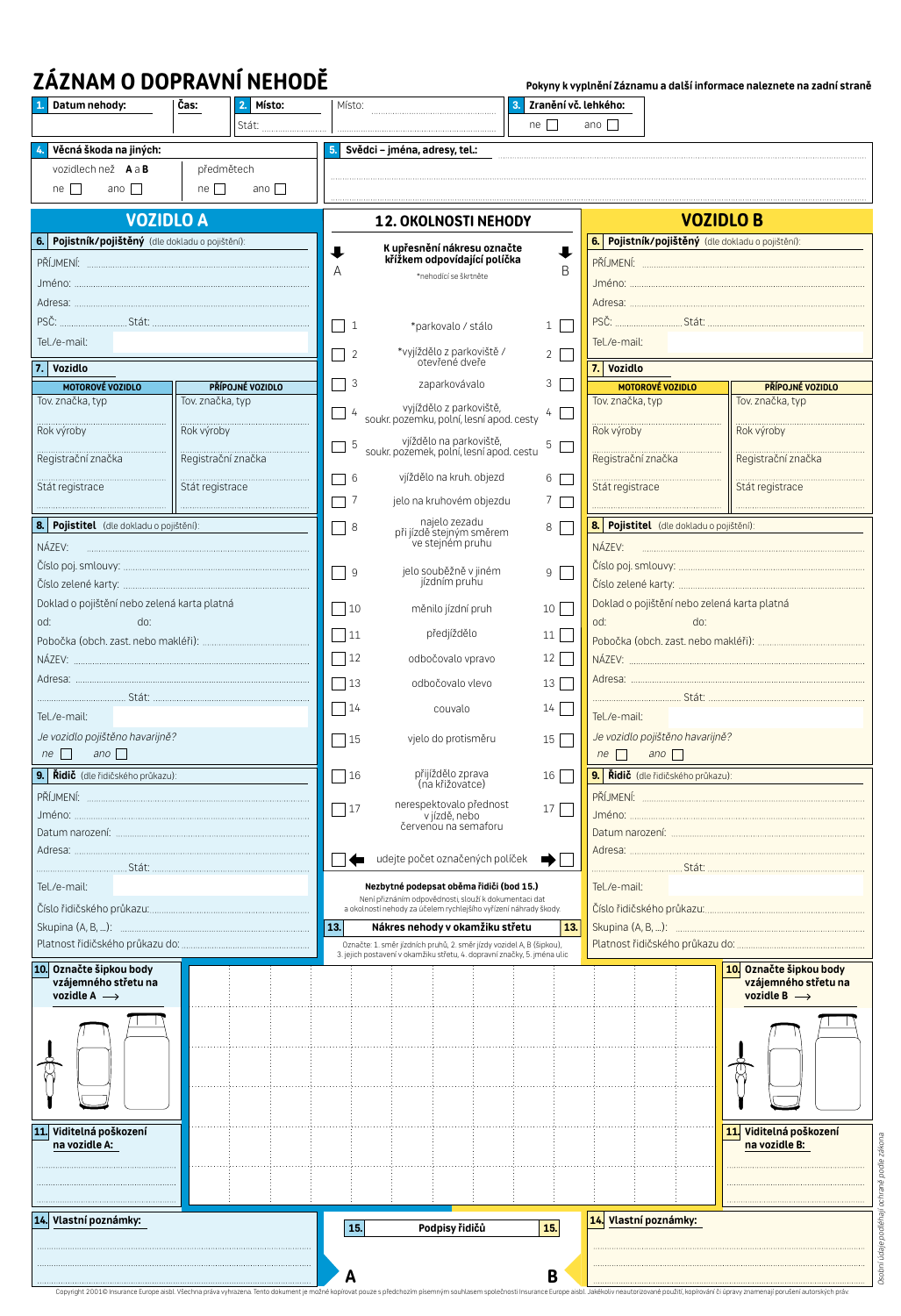# **ACCIDENT STATEMENT**

| Date of accident:                                             | Time:               | 2. Locality:            | Place:                                                                                                                                       |                                                                                                                                               |                | Injury(ies) even if slight:                          |                                           |                                                          |  |
|---------------------------------------------------------------|---------------------|-------------------------|----------------------------------------------------------------------------------------------------------------------------------------------|-----------------------------------------------------------------------------------------------------------------------------------------------|----------------|------------------------------------------------------|-------------------------------------------|----------------------------------------------------------|--|
|                                                               |                     | Country:                |                                                                                                                                              |                                                                                                                                               | $no \Box$      | $yes \Box$                                           |                                           |                                                          |  |
| Material damage:                                              |                     |                         |                                                                                                                                              | 5. Witnesses: names, addresses, tel.:                                                                                                         |                |                                                      |                                           |                                                          |  |
| other than to vehicles A and B<br>objects other than vehicles |                     |                         |                                                                                                                                              |                                                                                                                                               |                |                                                      |                                           |                                                          |  |
| $no \Box$<br>yes $\Box$<br>no<br>yes                          |                     |                         |                                                                                                                                              |                                                                                                                                               |                |                                                      |                                           |                                                          |  |
|                                                               |                     |                         |                                                                                                                                              |                                                                                                                                               |                | <b>VEHICLE B</b>                                     |                                           |                                                          |  |
| <b>VEHICLE A</b>                                              |                     |                         |                                                                                                                                              | <b>12. CIRCUMSTANCES</b>                                                                                                                      |                | 6. Insured/policyholder (see insurance certificate): |                                           |                                                          |  |
| 6. Insured/policyholder (see insurance certificate):          |                     |                         | ┸                                                                                                                                            | Put a cross in each of the relevant<br>boxes to help explain the drawing                                                                      | ┺              |                                                      |                                           |                                                          |  |
|                                                               |                     |                         | A                                                                                                                                            | *delete where appropriate                                                                                                                     | B              |                                                      |                                           |                                                          |  |
|                                                               |                     |                         |                                                                                                                                              |                                                                                                                                               |                |                                                      |                                           |                                                          |  |
|                                                               |                     |                         |                                                                                                                                              |                                                                                                                                               |                |                                                      |                                           |                                                          |  |
| Tel. or e-mail:                                               |                     |                         |                                                                                                                                              | $\vert$ 1<br>*parked / stopped<br>$\mathbf{1}$<br>Tel. or e-mail:                                                                             |                |                                                      |                                           |                                                          |  |
|                                                               |                     |                         | *leaving a parking place /<br>opening the door<br>$\overline{2}$<br>2                                                                        |                                                                                                                                               |                |                                                      |                                           |                                                          |  |
| 7. Vehicle<br><b>MOTOR</b>                                    |                     | <b>TRAILER</b>          | 3                                                                                                                                            | entering a parking place                                                                                                                      | 3              |                                                      | 7. Vehicle<br><b>MOTOR</b>                |                                                          |  |
| Make, type                                                    | Make, type          |                         |                                                                                                                                              |                                                                                                                                               |                | Make, type                                           |                                           | <b>TRAILER</b><br>Make, type                             |  |
|                                                               |                     |                         | $\Box$ 4                                                                                                                                     | emerging from a car park,<br>from private ground, from field,<br>forrest track and the like                                                   | $4-$           |                                                      |                                           | Year of manufacture                                      |  |
| Year of manufacture                                           | Year of manufacture |                         | 5<br>- 1                                                                                                                                     | entering a car park,                                                                                                                          | 5 <sub>1</sub> | Year of manufacture                                  |                                           |                                                          |  |
| Registration N°                                               | Registration N°     |                         |                                                                                                                                              | private ground, a field, forrest track<br>and the like                                                                                        |                |                                                      | <b>Registration N°</b><br>Registration N° | Registration N°                                          |  |
| Country of registration                                       |                     | Country of registration | $\Box$ 6                                                                                                                                     | entering a roundabout                                                                                                                         | 6 F            |                                                      | Country of registration                   | Country of registration                                  |  |
|                                                               |                     |                         | $\Box$ 7                                                                                                                                     | circulating a roundabout                                                                                                                      | 7 <sub>1</sub> |                                                      |                                           |                                                          |  |
| <b>8.</b> Insurance company (see insurance certificate):      |                     |                         | 8                                                                                                                                            | striking the rear of the other vehicle<br>while going in the same direction<br>and in the same lane                                           | 8              |                                                      |                                           | <b>8.</b> Insurance company (see insurance certificate): |  |
|                                                               |                     |                         |                                                                                                                                              |                                                                                                                                               |                |                                                      |                                           |                                                          |  |
|                                                               |                     |                         | $\Box$ 9<br>9 I                                                                                                                              |                                                                                                                                               |                |                                                      |                                           |                                                          |  |
|                                                               |                     |                         | going in the same direction<br>but in a different lane                                                                                       |                                                                                                                                               |                |                                                      |                                           |                                                          |  |
| Insurance Certificate or Green Card valid                     |                     |                         | $\vert$ 10                                                                                                                                   | changing lanes                                                                                                                                | 10             | Insurance Certificate or Green Card valid            |                                           |                                                          |  |
| from:<br>$\uparrow$ 0:                                        |                     |                         | $\Box$ 11                                                                                                                                    | overtaking                                                                                                                                    | 11             | from:<br>to:                                         |                                           |                                                          |  |
|                                                               |                     |                         | $\Box$ 12                                                                                                                                    | turning to the right                                                                                                                          | $12 \mid$      |                                                      |                                           |                                                          |  |
|                                                               |                     |                         | $\Box$ 13                                                                                                                                    | turning to the left                                                                                                                           | $13 \mid$      |                                                      |                                           |                                                          |  |
|                                                               |                     |                         |                                                                                                                                              |                                                                                                                                               |                |                                                      |                                           |                                                          |  |
| Tel. or e-mail:                                               |                     |                         | $\sqrt{14}$                                                                                                                                  | reversing                                                                                                                                     | 14             | Tel. or e-mail:                                      |                                           |                                                          |  |
| Does the policy cover material damage to the vehicle?         |                     |                         | $\Box$ 15                                                                                                                                    | encroaching on a lane<br>reserved for circulation                                                                                             | $15 \mid$      |                                                      |                                           | Does the policy cover material damage to the vehicle?    |  |
| $no \Box$<br>$yes$ $\Box$                                     |                     |                         |                                                                                                                                              | in the opposite direction                                                                                                                     |                | $no \Box$<br>yes                                     |                                           |                                                          |  |
| 9. Driver (see driving licence):                              |                     |                         | 16                                                                                                                                           | coming from the right<br>(at road junctions)                                                                                                  | $16 \mid$      | 9. Driver (see driving licence):                     |                                           |                                                          |  |
|                                                               |                     |                         | 17                                                                                                                                           | had not observed a right                                                                                                                      | 17             |                                                      |                                           |                                                          |  |
|                                                               |                     |                         | of way sign or a red light                                                                                                                   |                                                                                                                                               |                |                                                      |                                           |                                                          |  |
|                                                               |                     |                         |                                                                                                                                              |                                                                                                                                               |                |                                                      |                                           |                                                          |  |
|                                                               |                     |                         | state number of boxes marked with a cross                                                                                                    |                                                                                                                                               |                |                                                      |                                           |                                                          |  |
| Tel. or e-mail:                                               |                     |                         |                                                                                                                                              | Must be signed by BOTH drivers (see 15.)                                                                                                      |                | Tel. or e-mail:                                      |                                           |                                                          |  |
|                                                               |                     |                         | Does not constitute an admission of liability, but a summary of identities<br>and of the facts which will speed up the settlement of claims. |                                                                                                                                               |                |                                                      |                                           |                                                          |  |
|                                                               |                     |                         |                                                                                                                                              | 13.<br>Sketch of accident when impact occurred<br>13.<br>Indicate: 1. the layout of the road, 2. by arrows the direction of the vehicles A, B |                |                                                      |                                           |                                                          |  |
|                                                               |                     |                         |                                                                                                                                              | 3. their positions at the time of impact, 4. the road signs, 5. names of the streets or roads                                                 |                |                                                      |                                           |                                                          |  |
| 10. Indicate the point of<br>initial impact to vehicle A      |                     |                         |                                                                                                                                              |                                                                                                                                               |                |                                                      |                                           | 10. Indicate the point of<br>initial impact to vehicle B |  |
| by an arrow $\longrightarrow$                                 |                     |                         |                                                                                                                                              |                                                                                                                                               |                |                                                      |                                           | by an arrow $\longrightarrow$                            |  |
|                                                               |                     |                         |                                                                                                                                              |                                                                                                                                               |                |                                                      |                                           |                                                          |  |
|                                                               |                     |                         |                                                                                                                                              |                                                                                                                                               |                |                                                      |                                           |                                                          |  |
|                                                               |                     |                         |                                                                                                                                              |                                                                                                                                               |                |                                                      |                                           |                                                          |  |
|                                                               |                     |                         |                                                                                                                                              |                                                                                                                                               |                |                                                      |                                           |                                                          |  |
|                                                               |                     |                         |                                                                                                                                              |                                                                                                                                               |                |                                                      |                                           |                                                          |  |
| 11. Visible damage                                            |                     |                         |                                                                                                                                              |                                                                                                                                               |                |                                                      |                                           | 11 <br>Visible damage                                    |  |
| to vehicle A:                                                 |                     |                         |                                                                                                                                              |                                                                                                                                               |                |                                                      |                                           | to vehicle A:                                            |  |
|                                                               |                     |                         |                                                                                                                                              |                                                                                                                                               |                |                                                      |                                           |                                                          |  |
|                                                               |                     |                         |                                                                                                                                              |                                                                                                                                               |                |                                                      |                                           |                                                          |  |
| 14. My remarks:                                               |                     |                         |                                                                                                                                              |                                                                                                                                               |                | 14. My remarks:                                      |                                           |                                                          |  |
|                                                               |                     |                         |                                                                                                                                              | 15.<br>15.<br><b>Signatures of the drivers</b>                                                                                                |                |                                                      |                                           |                                                          |  |
|                                                               |                     |                         |                                                                                                                                              |                                                                                                                                               |                |                                                      |                                           |                                                          |  |
|                                                               |                     |                         | A                                                                                                                                            |                                                                                                                                               | B              |                                                      |                                           |                                                          |  |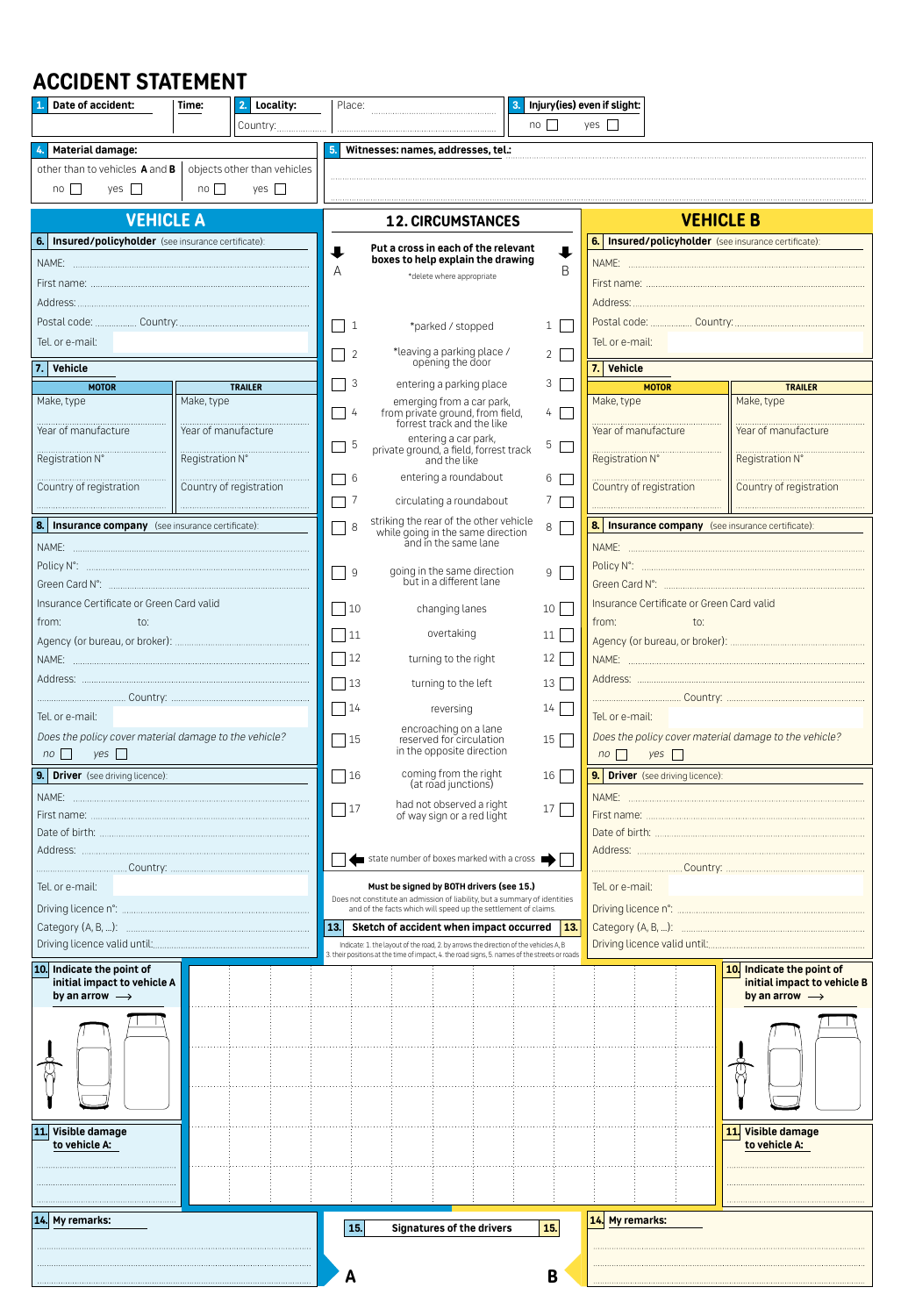## **VERKEHRSUNFALLBERICHT**

| Datum des Unfalls:                                                         | Zeit:              | $2.$ Ort:             | Ort:                                                                                                                                                 |                                                                                                  |                 | 3. Verletzte, einschließlich Leichtverletzte: |                                                                     |                                                                    |  |  |
|----------------------------------------------------------------------------|--------------------|-----------------------|------------------------------------------------------------------------------------------------------------------------------------------------------|--------------------------------------------------------------------------------------------------|-----------------|-----------------------------------------------|---------------------------------------------------------------------|--------------------------------------------------------------------|--|--|
|                                                                            |                    | Land:                 |                                                                                                                                                      |                                                                                                  | nein            | ja                                            |                                                                     |                                                                    |  |  |
| Sachschäden an:                                                            |                    |                       | 5.<br>Zeugen: Namen, Anschriften, Telefon:                                                                                                           |                                                                                                  |                 |                                               |                                                                     |                                                                    |  |  |
| anderen Fahrzeugen als A und B<br>anderen Gegenständen als Fahrzeugen      |                    |                       |                                                                                                                                                      |                                                                                                  |                 |                                               |                                                                     |                                                                    |  |  |
| nein $\Box$<br>ja <b>I</b>                                                 | $nein \Box$        | $ia \Box$             |                                                                                                                                                      |                                                                                                  |                 |                                               |                                                                     |                                                                    |  |  |
|                                                                            |                    |                       |                                                                                                                                                      |                                                                                                  |                 |                                               |                                                                     |                                                                    |  |  |
| <b>FAHRZEUG A</b>                                                          |                    |                       | <b>12. UNFALLUMSTÄNDE</b>                                                                                                                            |                                                                                                  |                 | <b>FAHRZEUG B</b>                             |                                                                     |                                                                    |  |  |
| Versicherungsnehmer/Versicherter (siehe Versicherungsbescheinigung)<br>6.  |                    |                       |                                                                                                                                                      |                                                                                                  |                 | 6.                                            | Versicherungsnehmer/Versicherter (siehe Versicherungsbescheinigung) |                                                                    |  |  |
|                                                                            |                    |                       | Kreuzen Sie jeweils das entsprechende<br>Feld an, um die Skizze zu präzisieren<br>B<br>A<br>* Nichtzutreffendes streichen                            |                                                                                                  |                 |                                               |                                                                     |                                                                    |  |  |
|                                                                            |                    |                       |                                                                                                                                                      |                                                                                                  |                 |                                               |                                                                     |                                                                    |  |  |
|                                                                            |                    |                       |                                                                                                                                                      |                                                                                                  |                 |                                               |                                                                     |                                                                    |  |  |
|                                                                            |                    |                       |                                                                                                                                                      |                                                                                                  |                 |                                               |                                                                     |                                                                    |  |  |
|                                                                            |                    |                       | $\blacksquare$<br>$\mathbf{1}$<br>$1 \mid$<br>*parkte / hielt                                                                                        |                                                                                                  |                 |                                               |                                                                     |                                                                    |  |  |
| Telefon oder E-Mail:                                                       |                    |                       | *verließ einen Parkplatz /<br>$\overline{1}$<br>$\overline{2}$<br>2 <sup>1</sup>                                                                     |                                                                                                  |                 |                                               | Telefon oder E-Mail:                                                |                                                                    |  |  |
| 7. Fahrzeug                                                                |                    |                       | öffnete eine Wagentür                                                                                                                                |                                                                                                  |                 |                                               | 7. Fahrzeug                                                         |                                                                    |  |  |
| <b>KRAFTFAHRZEUG</b>                                                       |                    | <b>ANHÄNGER</b>       | 3                                                                                                                                                    | parkte ein                                                                                       | 3               |                                               | <b>KRAFTFAHRZEUG</b>                                                | <b>ANHÄNGER</b>                                                    |  |  |
| Marke, Typ                                                                 | Marke. Tvp         |                       | $\frac{1}{4}$<br>$\overline{\phantom{a}}$                                                                                                            | verließ einen Parkplatz, ein privates<br>Grundstück, einen Feld-, Waldweg u.ä.                   | 4 <sup>1</sup>  | Marke, Typ                                    |                                                                     | Marke, Typ                                                         |  |  |
| Baujahr                                                                    |                    |                       |                                                                                                                                                      |                                                                                                  |                 | <b>Baujahr</b>                                |                                                                     | <b>Baujahr</b><br>Baujahr                                          |  |  |
|                                                                            |                    |                       | $\Box$ 5                                                                                                                                             | begann, in einen Parkplatz, ein privates<br>Grundstück, einen Feld-, Waldweg u.ä.<br>einzufahren | 5               |                                               |                                                                     |                                                                    |  |  |
| Amtliches Kennzeichen                                                      |                    | Amtliches Kennzeichen |                                                                                                                                                      |                                                                                                  |                 |                                               | Amtliches Kennzeichen                                               | Amtliches Kennzeichen                                              |  |  |
| Land der Zulassung                                                         | Land der Zulassung |                       | $\Box$ 6                                                                                                                                             | fuhr in einen Kreisverkehr ein                                                                   | 6               |                                               | Land der Zulassung                                                  | Land der Zulassung                                                 |  |  |
|                                                                            |                    |                       | -7<br>$\mathbf{I}$                                                                                                                                   | fuhr in einem Kreisverkehr                                                                       | 7               |                                               |                                                                     |                                                                    |  |  |
| 8. Versicherungsunternehmen (siehe Versicherungsbescheinigung):            |                    |                       |                                                                                                                                                      |                                                                                                  |                 |                                               |                                                                     |                                                                    |  |  |
|                                                                            |                    |                       | $\bigcap$ 8                                                                                                                                          | prallte beim Fahren in der gleichen<br>Richtung und in der gleichen<br>Kolonne auf das Heck auf  | 8               |                                               | 8. Versicherungsunternehmen (siehe Versicherungsbescheinigung):     |                                                                    |  |  |
|                                                                            |                    |                       |                                                                                                                                                      |                                                                                                  |                 |                                               |                                                                     |                                                                    |  |  |
|                                                                            |                    |                       | fuhr in der gleichen Richtung<br>$\sim$<br>$\overline{9}$<br>9<br>und in einer anderen Kolonne                                                       |                                                                                                  |                 |                                               |                                                                     |                                                                    |  |  |
|                                                                            |                    |                       |                                                                                                                                                      |                                                                                                  |                 |                                               |                                                                     |                                                                    |  |  |
| Versicherungsbescheinigung oder Grüne Karte gültig                         |                    |                       | $\vert$ 10                                                                                                                                           | wechselte die Kolonne                                                                            | 10 <sup>1</sup> |                                               | Versicherungsbescheinigung oder Grüne Karte gültig                  |                                                                    |  |  |
| bis:<br>vom:                                                               |                    |                       | $\Box$ 11                                                                                                                                            | überholte                                                                                        | 11              | vom:                                          | bis:                                                                |                                                                    |  |  |
|                                                                            |                    |                       | 12                                                                                                                                                   |                                                                                                  | 12              |                                               |                                                                     |                                                                    |  |  |
|                                                                            |                    |                       |                                                                                                                                                      | bog nach rechts ab                                                                               |                 |                                               |                                                                     |                                                                    |  |  |
|                                                                            |                    |                       | $\vert$ 13                                                                                                                                           | bog nach links ab                                                                                | 13              |                                               |                                                                     |                                                                    |  |  |
|                                                                            |                    |                       | $\sqrt{14}$                                                                                                                                          | setzte zurück                                                                                    | 14              | Telefon oder F-Mail:                          |                                                                     |                                                                    |  |  |
| Telefon oder E-Mail:                                                       |                    |                       | wechselte auf eine Fahrspur                                                                                                                          |                                                                                                  |                 |                                               |                                                                     |                                                                    |  |  |
| Sind die Sachschäden am Fahrzeug aufgrund des Vertrags versichert?<br>nein |                    |                       | $\vert$ 15                                                                                                                                           | über, die dem Gegenverkehr<br>vorbehalten ist                                                    | 15              | $nein$                                        | $ja \mid \cdot$                                                     | Sind die Sachschäden am Fahrzeug aufgrund des Vertrags versichert? |  |  |
| a                                                                          |                    |                       |                                                                                                                                                      | kam von rechts                                                                                   |                 |                                               |                                                                     |                                                                    |  |  |
| 9. Fahrer (siehe Führerschein):                                            |                    |                       | 16                                                                                                                                                   | (auf einer Kreuzung)                                                                             | 16              |                                               | 9. Fahrer (siehe Führerschein):                                     |                                                                    |  |  |
| NAME:                                                                      |                    |                       | 17                                                                                                                                                   | hatte ein Vorfahrtszeichen oder                                                                  | 17              | NAME:                                         |                                                                     |                                                                    |  |  |
|                                                                            |                    |                       |                                                                                                                                                      | eine rote Ampel missachtet                                                                       |                 |                                               |                                                                     |                                                                    |  |  |
|                                                                            |                    |                       |                                                                                                                                                      |                                                                                                  |                 |                                               |                                                                     |                                                                    |  |  |
|                                                                            |                    |                       | Geben Sie die Anzahl der angekreuzten Felder an                                                                                                      |                                                                                                  |                 |                                               |                                                                     |                                                                    |  |  |
| Telefon oder E-Mail:                                                       |                    |                       | Unbedingt von BEIDEN Fahrern zu unterzeichnen (s. 15.)                                                                                               |                                                                                                  |                 | Telefon oder E-Mail:                          |                                                                     |                                                                    |  |  |
|                                                                            |                    |                       | Stellt keine Anerkennung der Haftung dar, sondern eine Feststellung der Identität<br>und der Umstände, die der Beschleunigung der Regulierung dient. |                                                                                                  |                 |                                               |                                                                     |                                                                    |  |  |
|                                                                            |                    |                       | 13. Skizze des Unfalls zum Zeitpunkt des Aufpralls 13.                                                                                               |                                                                                                  |                 |                                               |                                                                     |                                                                    |  |  |
|                                                                            |                    |                       | Bitte angeben: 1. den Verlauf der Fahrspuren - 2. die Fahrtrichtung der Fahrzeuge A, B (durch Pfeile) -                                              |                                                                                                  |                 |                                               |                                                                     |                                                                    |  |  |
|                                                                            |                    |                       |                                                                                                                                                      | 3. ihre Position zum Zeitpunkt des Aufpralls - 4. die Verkehrszeichen - 5. die Straßennamen      |                 |                                               |                                                                     |                                                                    |  |  |
| 10. Markieren Sie die ursprüngl.<br>Aufprallstelle am Fahrzeug             |                    |                       |                                                                                                                                                      |                                                                                                  |                 |                                               |                                                                     | 10. Markieren Sie die ursprüngl.<br>Aufpralistelle am Fahrzeug     |  |  |
| A durch einen Pfeil $\longrightarrow$                                      |                    |                       |                                                                                                                                                      |                                                                                                  |                 |                                               |                                                                     | <b>B</b> durch einen Pfeil $\rightarrow$                           |  |  |
|                                                                            |                    |                       |                                                                                                                                                      |                                                                                                  |                 |                                               |                                                                     |                                                                    |  |  |
|                                                                            |                    |                       |                                                                                                                                                      |                                                                                                  |                 |                                               |                                                                     |                                                                    |  |  |
|                                                                            |                    |                       |                                                                                                                                                      |                                                                                                  |                 |                                               |                                                                     |                                                                    |  |  |
|                                                                            |                    |                       |                                                                                                                                                      |                                                                                                  |                 |                                               |                                                                     |                                                                    |  |  |
|                                                                            |                    |                       |                                                                                                                                                      |                                                                                                  |                 |                                               |                                                                     |                                                                    |  |  |
|                                                                            |                    |                       |                                                                                                                                                      |                                                                                                  |                 |                                               |                                                                     |                                                                    |  |  |
| Sichtbare Schäden am                                                       |                    |                       |                                                                                                                                                      |                                                                                                  |                 |                                               |                                                                     | 11<br>Sichtbare Schäden am                                         |  |  |
| Fahrzeug A:                                                                |                    |                       |                                                                                                                                                      |                                                                                                  |                 |                                               |                                                                     | <b>Fahrzeug A:</b>                                                 |  |  |
|                                                                            |                    |                       |                                                                                                                                                      |                                                                                                  |                 |                                               |                                                                     |                                                                    |  |  |
|                                                                            |                    |                       |                                                                                                                                                      |                                                                                                  |                 |                                               |                                                                     |                                                                    |  |  |
|                                                                            |                    |                       |                                                                                                                                                      |                                                                                                  |                 |                                               |                                                                     |                                                                    |  |  |
| 14. Eigene Bemerkungen:                                                    |                    |                       | 15.                                                                                                                                                  | Unterschriften der Fahrer                                                                        | 15.             |                                               | 14. Eigene Bemerkungen:                                             |                                                                    |  |  |
|                                                                            |                    |                       |                                                                                                                                                      |                                                                                                  |                 |                                               |                                                                     |                                                                    |  |  |
|                                                                            |                    |                       | A                                                                                                                                                    |                                                                                                  | B               |                                               |                                                                     |                                                                    |  |  |
|                                                                            |                    |                       |                                                                                                                                                      |                                                                                                  |                 |                                               |                                                                     |                                                                    |  |  |